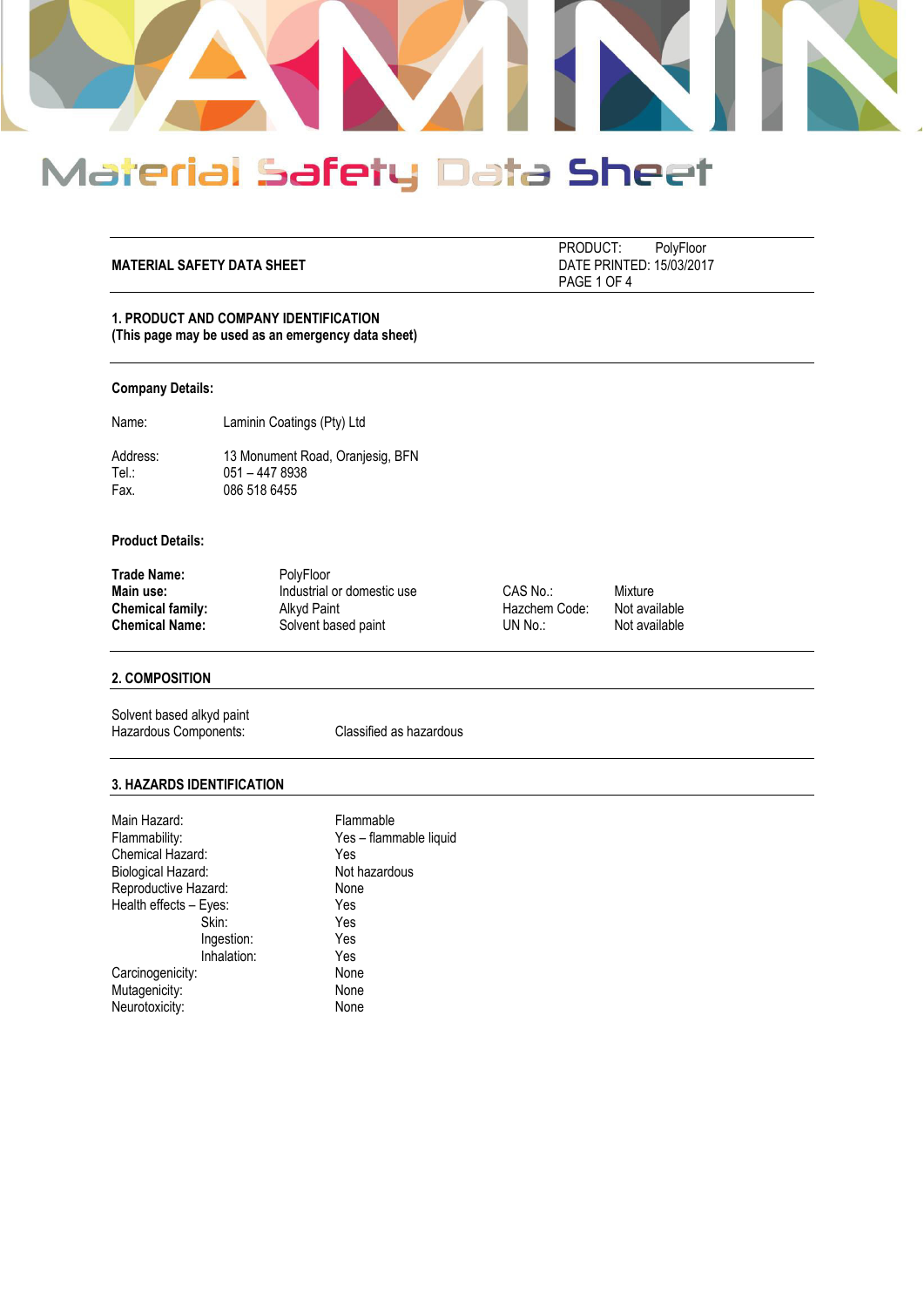

| <b>MATERIAL SAFETY DATA SHEET</b> | PRODUCT:<br>DATE PRINTED: 15/03/2017 | PolyFloor |
|-----------------------------------|--------------------------------------|-----------|
|                                   | PAGE 2 OF 4                          |           |

#### **4. FIRST AID MEASURES**

| In contact with eyes:             | Wash with luke warm water for several minutes while holding eyelids open or until irritation<br>subsides and seek medical advice.                                                    |
|-----------------------------------|--------------------------------------------------------------------------------------------------------------------------------------------------------------------------------------|
| In contact with skin:             | Wash with white spirits before the solution dries and remove any contaminated clothing and wash<br>with large amounts of soap and water. If irritation persists seek medical advice. |
| If ingested:                      | May cause nausea. Do not induce vomiting. Drink as much water as possible<br>and seek medical advice immediately.                                                                    |
| If inhaled:<br>Other precautions: | Remove to well ventilated area. In severe cases seek medical advice.<br>Avoid prolonged contact with skin.                                                                           |

### **5. FIRE FIGHTING MEASURES**

|                  | Extinguishing media: Water, carbon dioxide or dry chemicals                                                                                                           |
|------------------|-----------------------------------------------------------------------------------------------------------------------------------------------------------------------|
| Special hazards: | This product is solvent based and is flammable. Dry resin will burn producing<br>carbon dioxide and sometimes oxides of nitrogen accompanied by dense black<br>smoke. |
|                  | Protective clothing: Protective clothing and a self-contained breathing apparatus                                                                                     |

#### **6. ACCIDENTAL RELEASE MEASURES**

| Personal precautions:      | Protective gloves. Overalls and footwear. Respiratory equipment if in an enclosed area.<br>Eliminate all ignition sources |
|----------------------------|---------------------------------------------------------------------------------------------------------------------------|
| Environmental precautions: | Do not wash into drains unless leading to a suitable effluent process.                                                    |
| Small spills:              | Absorb with sand or rags before the paint is allowed to dry.                                                              |
| Large spills:              | Contain and pump into a receiving vessel for removal.                                                                     |
| Waste disposal:            | Check with Federal, Provincial and local Government regulations and<br>requirements for disposal.                         |
| 7.11                       |                                                                                                                           |

## **7. HANDLING AN STORAGE**

| Suitable material: | Steel containers.                                                            |
|--------------------|------------------------------------------------------------------------------|
| Handling:          | Wear protective gloves, goggles, overalls and apron                          |
|                    | Observe good housekeeping practice.                                          |
|                    | Keep workplace well ventilated                                               |
| Storage:           | Store under cover at temperatures above freezing and out of direct sunlight. |
|                    | Containers should be properly sealed.                                        |
|                    | Open in ventilated surroundings as small levels of VOC may accumulate in top |
|                    | void of the containers.                                                      |
|                    | Stir before use! Keep out of reach of children.                              |

#### **8. EXPOSURE CONTROL / PERSONAL PROTECTION**

| Occupational exposure limits:      | Not applicable                                                                                 |
|------------------------------------|------------------------------------------------------------------------------------------------|
| Engineering control measures:      | Use mechanical ventilation to reduce exposure.                                                 |
| Personal protection - respiratory: | Breathing apparatus if ventilation is not adequate                                             |
| Personal protection – eye:         | Safety goggles are recommended                                                                 |
| Personal protection - skin:        | Safety goggles, waterproof overalls and boots are recommended in cases of<br>severe splashing. |
| Other protection:                  | Do not eat drink or smoke when handling the product.                                           |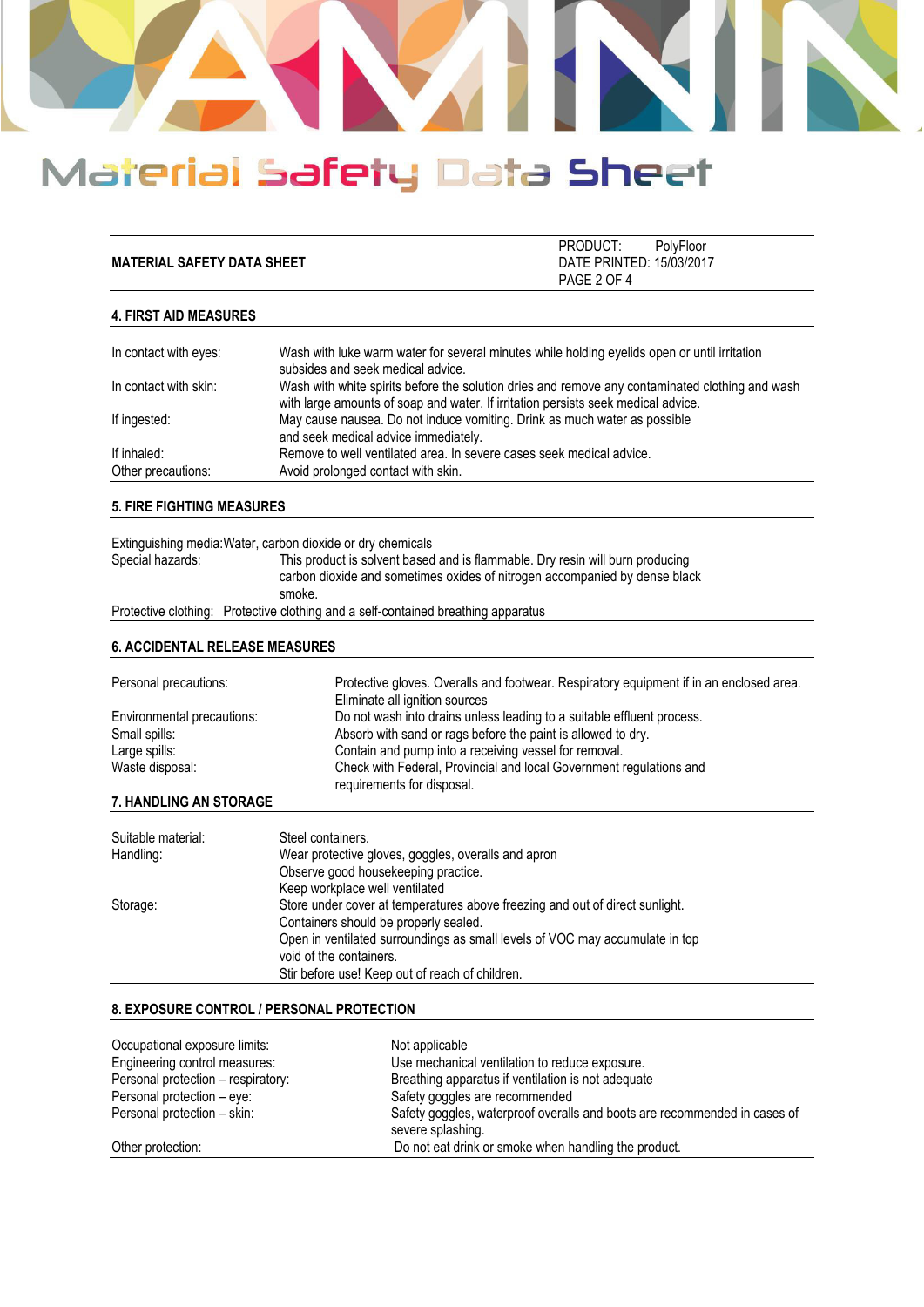

**MATERIAL SAFETY DATA SHEET** 

PRODUCT: PolyFloor<br>DATE PRINTED: 15/03/2017 PAGE 3 OF 4

## **9. PHYSICAL and CHEMICAL PROPERTIES**

| Physical State:       | Liauid                                                               |
|-----------------------|----------------------------------------------------------------------|
| Appearance:           | White / Coloured pourable liquid                                     |
| Odour:                | Characteristic                                                       |
| pH:                   | Not applicable                                                       |
| Boiling point:        | 100°C (as for Water)                                                 |
| Flash point:          | Combustible                                                          |
| Explosive properties: | Not applicable                                                       |
| Vapour pressure:      | Heavier than air                                                     |
| Density:              | $1.02 - 1.09$ (as supplied)                                          |
| Solubility – water:   | Not soluble                                                          |
| Solubility – solvent: | Soluble in some alcohols, esters and aromatic and aliphatic solvents |
|                       |                                                                      |

#### **10. STABILITY and REACTIVITY**

| Stability:                        | Stable under recommended conditions of storage.                     |
|-----------------------------------|---------------------------------------------------------------------|
| Incompatible materials:           | Not available                                                       |
| Conditions to void:               | Extremes temperatures in closed containers / sparks and open flames |
| Hazardous decomposition products: | None                                                                |
| Hazardous reactions:              | None / Will not occur                                               |

#### **11. TOXICOLOGICAL INFORMATION**

| Acute Toxicity:<br>Skin and eye contact:<br>Acute / Chronic Toxicity: | Long term experience of handling this class of product under industrial<br>conditions indicate the absence of chronic or acute effects.<br>Aliphatic Solvents: Has been known to cause Dermatitis or kidney damage.<br>It can also cause a headache or coordination problems.<br>White spirits has been known to cause Dermatitis, conjunctivitis, corneal damage, nausea,<br>vomiting, diarrhea, headache and dizziness. |
|-----------------------------------------------------------------------|---------------------------------------------------------------------------------------------------------------------------------------------------------------------------------------------------------------------------------------------------------------------------------------------------------------------------------------------------------------------------------------------------------------------------|
| Carcinogenicity:                                                      | None known                                                                                                                                                                                                                                                                                                                                                                                                                |
| Mutagenicity:                                                         | None known                                                                                                                                                                                                                                                                                                                                                                                                                |
| Neurotoxicity:                                                        | None known                                                                                                                                                                                                                                                                                                                                                                                                                |
| Reproductive hazards:                                                 | None known                                                                                                                                                                                                                                                                                                                                                                                                                |

#### **12. ECOLOGICAL INFORMATION**

| Aquatic toxicity – fish:<br>Aquatic toxicity - daphnia: | high toxicity<br>none known            |
|---------------------------------------------------------|----------------------------------------|
| Aquatic toxicity – algae:                               | none known                             |
| Biodegradability:                                       | The base polymer is slowly biodegraded |

### **13. DISPOSAL CONSIDERATIONS**

Disposal of product and packaging should always comply with local and national regulations.

Recover liquid with absorbent material. Disposal methods: Waste product should not be discharged directly into drains or waterways without treatment. Waste water containing product should be treated in a separation and biological treatment plant. Disposal of packaging: Containers may be cleaned and returned to the supplier for re-use.